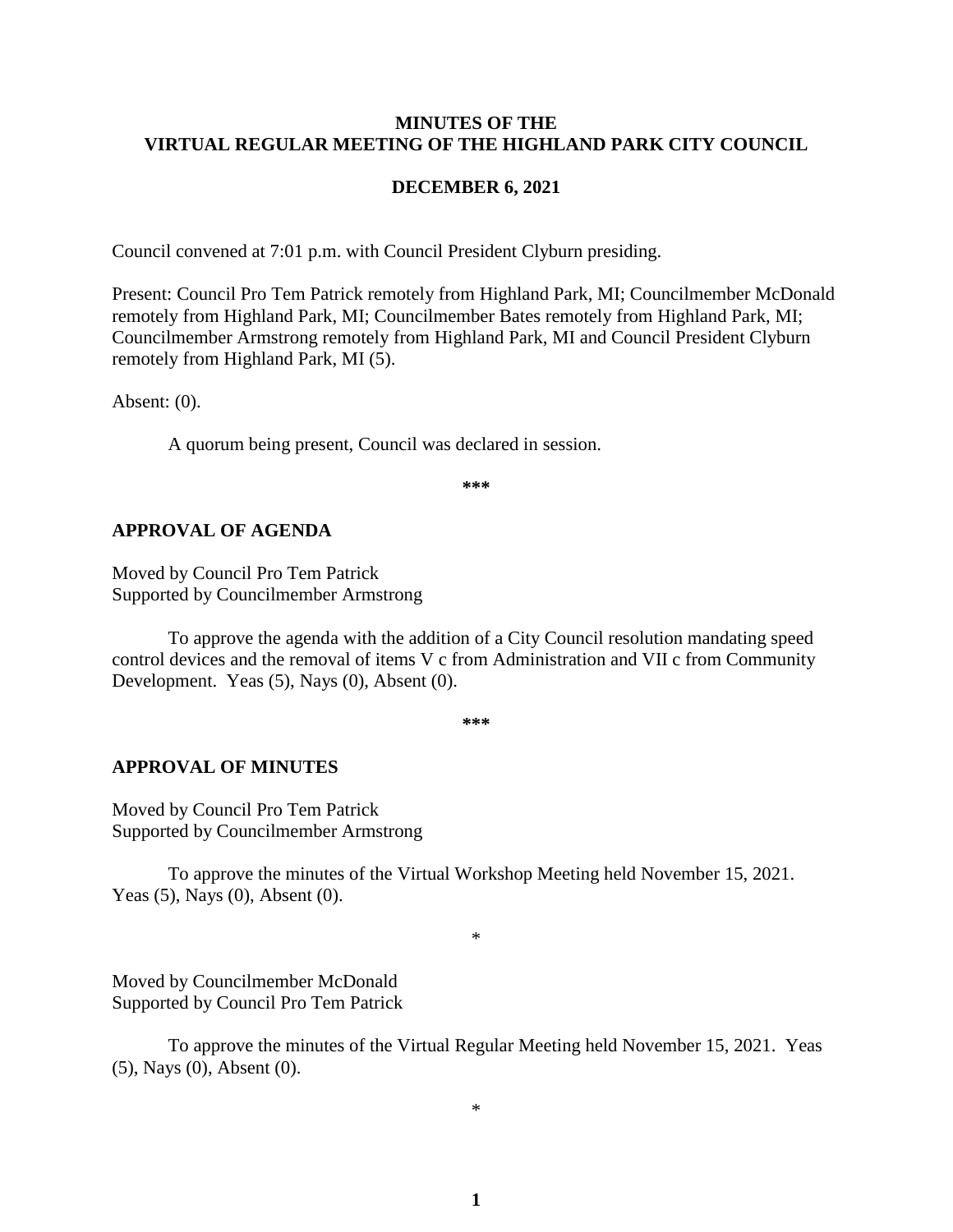Moved by Council Pro Tem Patrick Supported by Councilmember Armstrong

To approve the minutes of the Virtual Special meeting held November 23, 2021 with corrections.Yeas (5), Nays (0), Absent (0).

**\*\*\***

### **ADMINISTRATION 12-06-21 V a**

The following resolution was submitted for approval.

## **RESOLUTION TO REPLACE FLOORING AT THE HIGHLAND PARK RECREATION CENTER DAMAGED BY THE FLOOD**

Moved by Councilmember Bates Supported by Councilmember McDonald

**WHEREAS,** Highland Park experienced a significant flood event on June  $25<sup>th</sup>$  &  $26<sup>th</sup>$ causing extensive damage to the Recreation Center; and

**WHEREAS,** the flood water damaged both the gym flooring and the composite tile inthe common areas; and

**WHEREAS,** Highland Park issued an RFQ to solicit bids to remove and replace the flooring (see attached bid summary); and

**WHEREAS,** Kuhn Specialty Flooring submitted the lowest bid at \$174,780 (\$143,400 for the gym flooring and \$31,380 for the common area flooring); and

**NOW, THEREFORE, BE IT FURTHER RESOLVED,** that the City approves entering intoa contract with Kuhn Specialty flooring to remove and replace the Recreation Center flooring in the gym and common areas at a cost not to exceed \$174,780, plus a 10% contingency if additional damages are identified. Yeas (5), Nays (0), Absent (0).

\*

# **12-06-21 V b**

The following resolution was submitted for approval.

# **RESOLUTION TO REPAIR FLOOD DAMAGE TO HIGHLAND PARK CITY HALL ELEVATOR**

Moved by Councilmember Armstrong Supported by Councilmember Bates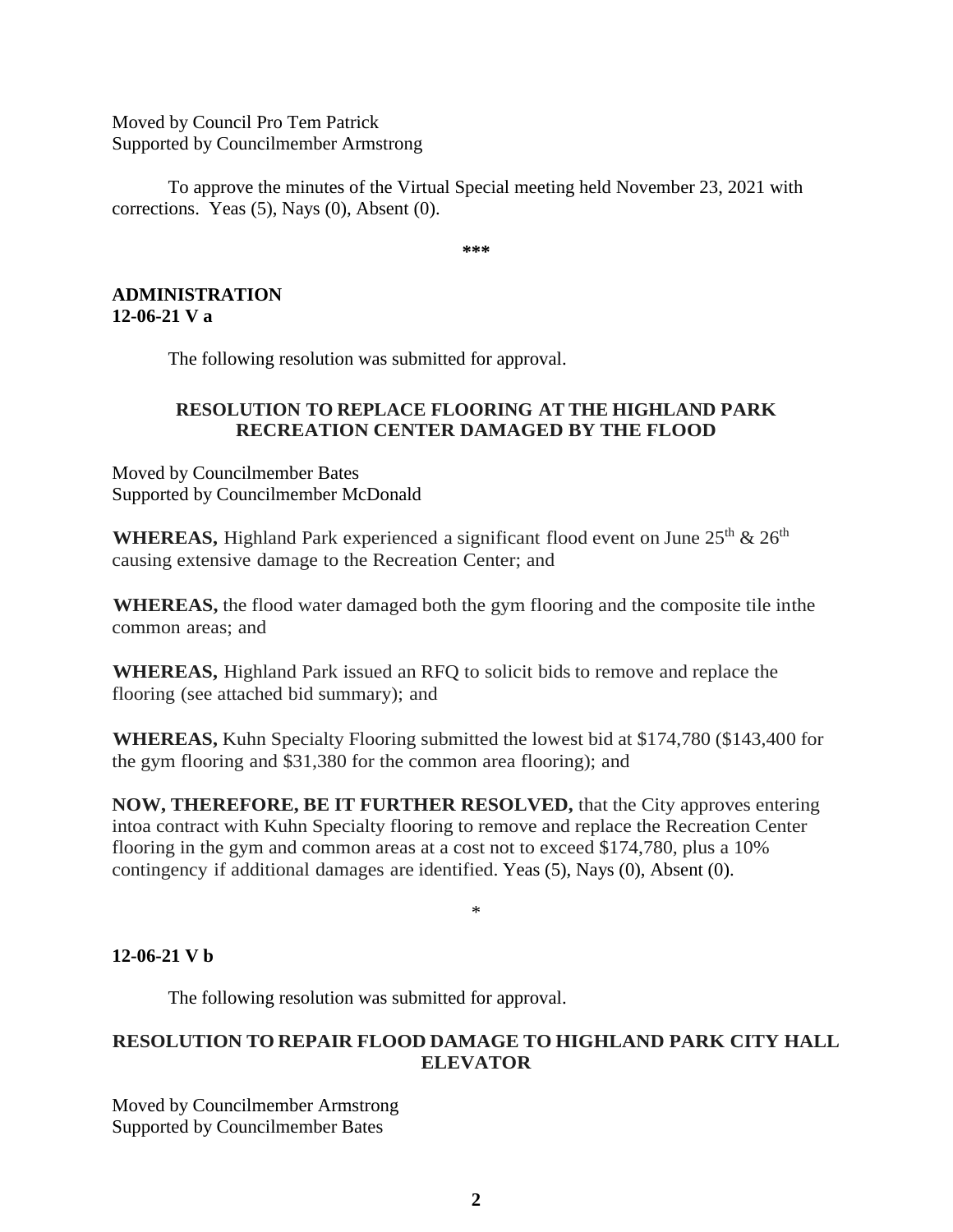**WHEREAS,** Highland Park experienced a significant flood event on June  $25<sup>th</sup> \& 26<sup>th</sup>$ causing extensive damage to City Hall; and

**WHEREAS,** the flood water filled the City Hall elevator pit and, subsequently, Kone, Inc. assessed the damage and made recommendations to ensure safe operation of the elevator; and

**WHEREAS,** Kone estimated the cost of repairs to be \$14,628; and

**NOW, THEREFORE, BE IT FURTHER RESOLVED,** that the City approves engaging Kone, Inc. to make the necessary repairs to the Highland Park City Hall elevator at a costnot to exceed \$14,628, plus a 10% contingency if additional damages are identified. Yeas (5), Nays (0), Absent (0).

\*

**12-06-21 V c**

The following resolution was submitted for approval.

# **RESOLUTION TO APPROVE CONTRACT FOR AN AERIAL FIRE TRUCK**

Moved by Councilmember Bates Supported by Councilmember McDonald

**WHEREAS,** on September  $7<sup>th</sup>$ , the City approved a resolution to solicit bids for fire equipment;and

**WHEREAS,** an RFQ was issued and three bids were received for an aerial fire engine (see attached) with Emergency Vehicles Plus from Milan, Michigan, submitting the lowest bid of \$852,292; and

**WHEREAS,** on November 15<sup>th</sup> the City accepted an \$850,000 Michigan Enhancement Grant topay for the purchase of a fire truck; and

**WHEREAS,** the City requires new apparatus that will be safe and dependable for our firefightersto protect our city and its residents; and

**NOW, THEREFORE, BE IT RESOLVED,** that the City approves the contract with Emergency Vehicles Plus for an aerial fire truck for a price of \$852,292 with up to an additional \$15,000 thatmay include warranties, maintenance, etc. Yeas (5), Nays (0), Absent (0).

**\*\*\***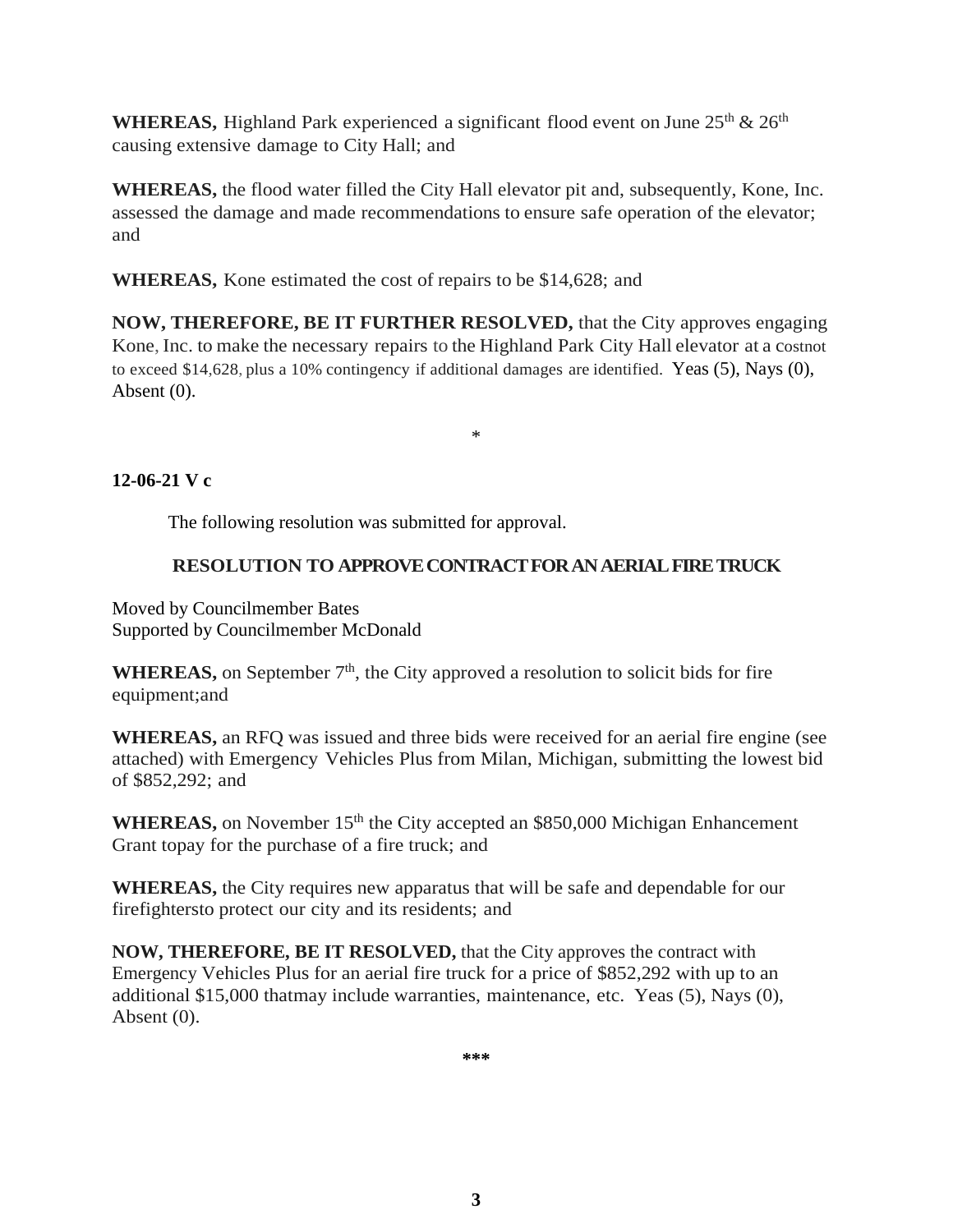## **CITY ADMINISTRATOR 12-06-21 VI**

The following resolution was submitted for approval.

# **RESOLUTION TO SELL THE VACANT RESIDENTIAL SIDE LOT AT 213 FLORENCE TO THE ADJACENT PROPERTY OWNER AT 207 FLORENCE**

Moved by Council Pro Tem Patrick Supported by Councilmember Bates

**WHEREAS**, the City of Highland Park, County of Wayne, State of Michigan (the "City"), desires to authorize the engagement of Miller, Canfield, Paddock and Stone, P.L.C. ("Miller Canfield") as counsel for the City and the Highland Park Tax Increment Finance Authority (the "Authority") (together with the City, the "Client") to review certain documentation in connection with a development abatement request for renovation of the Manchester Place Apartments; and

**WHEREAS**, the Client has received an engagement letter from Miller Canfield that provides for Miller Canfield's responsibilities as counsel to the Client; and

**WHEREAS**, the scope of Miller Canfield's engagement shall include representation of the Client in connection with the establishment of the Authority, the approval of brownfield plans by the Authority, and the negotiation and drafting of related documents for certain developments within the City. Any engagement of Miller Canfield for services as bond counsel in connection with the issuance of any bonds by the City shall be governed by separate engagement.

# **NOW, THEREFORE, BE IT RESOLVED THAT:**

1. The Highland Park City Council hereby approves the engagement of Miller Canfield to represent the Client in connection with the foregoing review and transaction.

2. The Mayor and the City Clerk are authorized to sign the engagement letter of Miller Canfield.

3. This resolution is given immediate effect.

Yeas (5), Nays (0), Absent (0).

**\*\*\***

## **COMMUNITY DEVELOPMENT 12-06-21 VII a**

The following resolution was submitted for approval.

# **RESOLUTION TO SELL THE VACANT RESIDENTIAL SIDE LOT AT 208 PASADENA TO THE ADJACENT PROPERTY OWNER AT 212 PASADENA**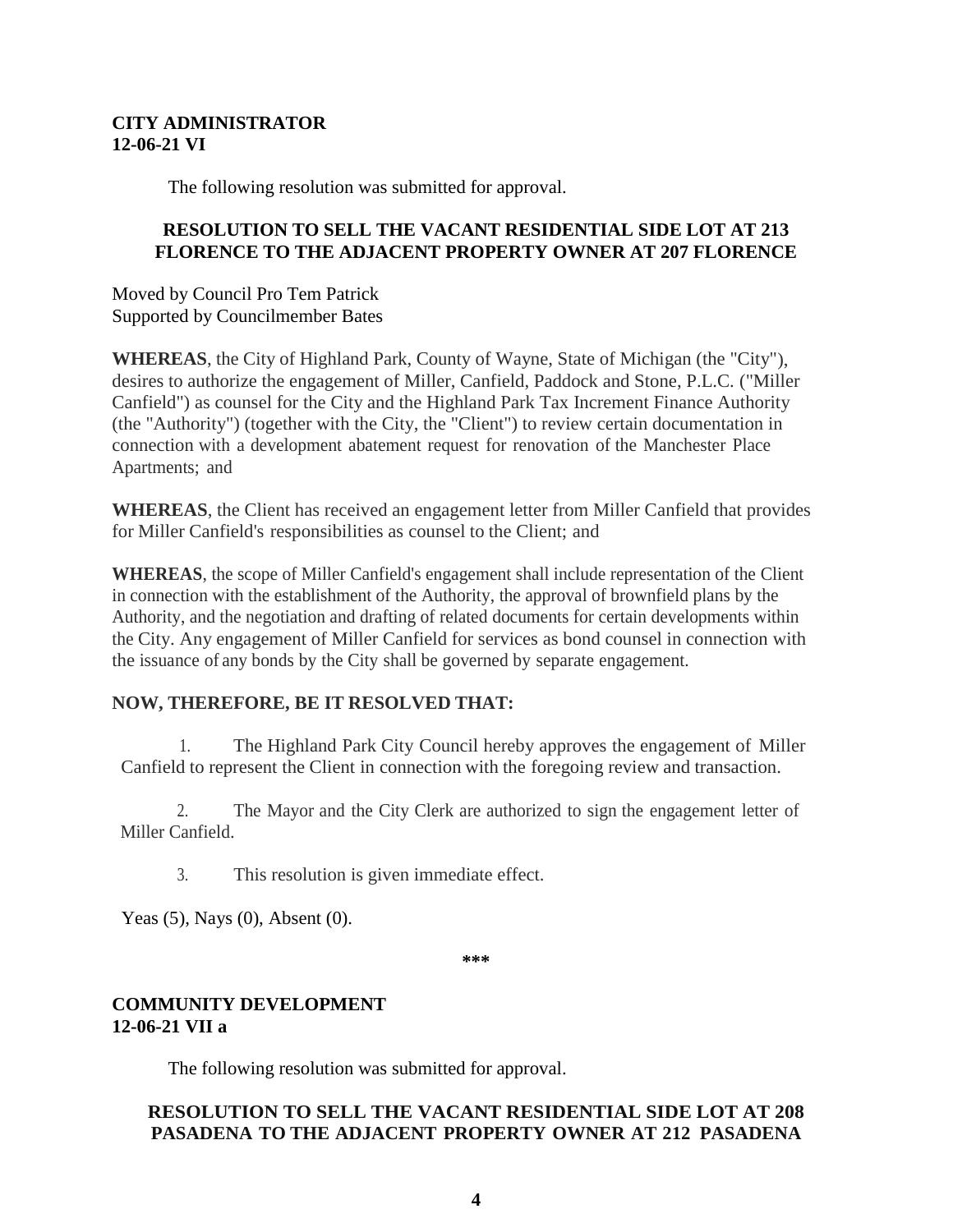Moved by Councilmember Bates Supported by Council Pro Tem Patrick

**WHEREAS,** The City of Highland Park holds in its inventory a surplus of City- owned parcels that are not producing a taxable, habitable and general benefit to the City and its residents; and

**WHEREAS,** it is the goal of the City to decrease the number of city-owned parcels andreturn them to productive use; and

**WHEREAS,** the City of Highland Park is the owner of the vacant side lot at 208 Pasadena,(vacant lot adjacent to resident's home); and

**WHEREAS,** If all fees have been previously paid, and required clearances obtained from (Water, Treasury, Engineers and CED) are signed off and ready to purchase; and

**NOW, THEREFORE, BE IT RESOLVED, t**hat the City Council approve the sale of the vacant lot located in Highland Park, Ml at the cost of \$500. Yeas (5), Nays (0), Absent (0).

\*

# **12-06-21 VII b**

The following resolution was submitted for approval.

# **RESOLUTION TO SELL THE VACANT RESIDENTIAL SIDE LOT AT 137 PASADENA TO THE ADJACENT PROPERTY OWNER AT 135 PASADENA**

Moved by Councilmember Bates Supported by Councilmember McDonald

**WHEREAS,** The City of Highland Park holds in its inventory a surplus of City- owned parcels that are not producing a taxable, habitable and general benefit to the City and its residents; and

**WHEREAS,** it is the goal of the City to decrease the number of city-owned parcels andreturn them to productive use; and

**WHEREAS,** the City of Highland Park is the owner of the vacant side lot at 208 Pasadena,(vacant lot adjacent to resident's home); and

**WHEREAS,** If all fees have been previously paid, and required clearances obtained from (Water, Treasury, Engineers and CED) are signed off and ready to purchase; and

**NOW, THEREFORE, BE IT, RESOLVED, t**hat the City Council approve the sale of the vacant lot located in Highland Park, Ml at the cost of \$500. Yeas (5), Nays (0), Absent (0).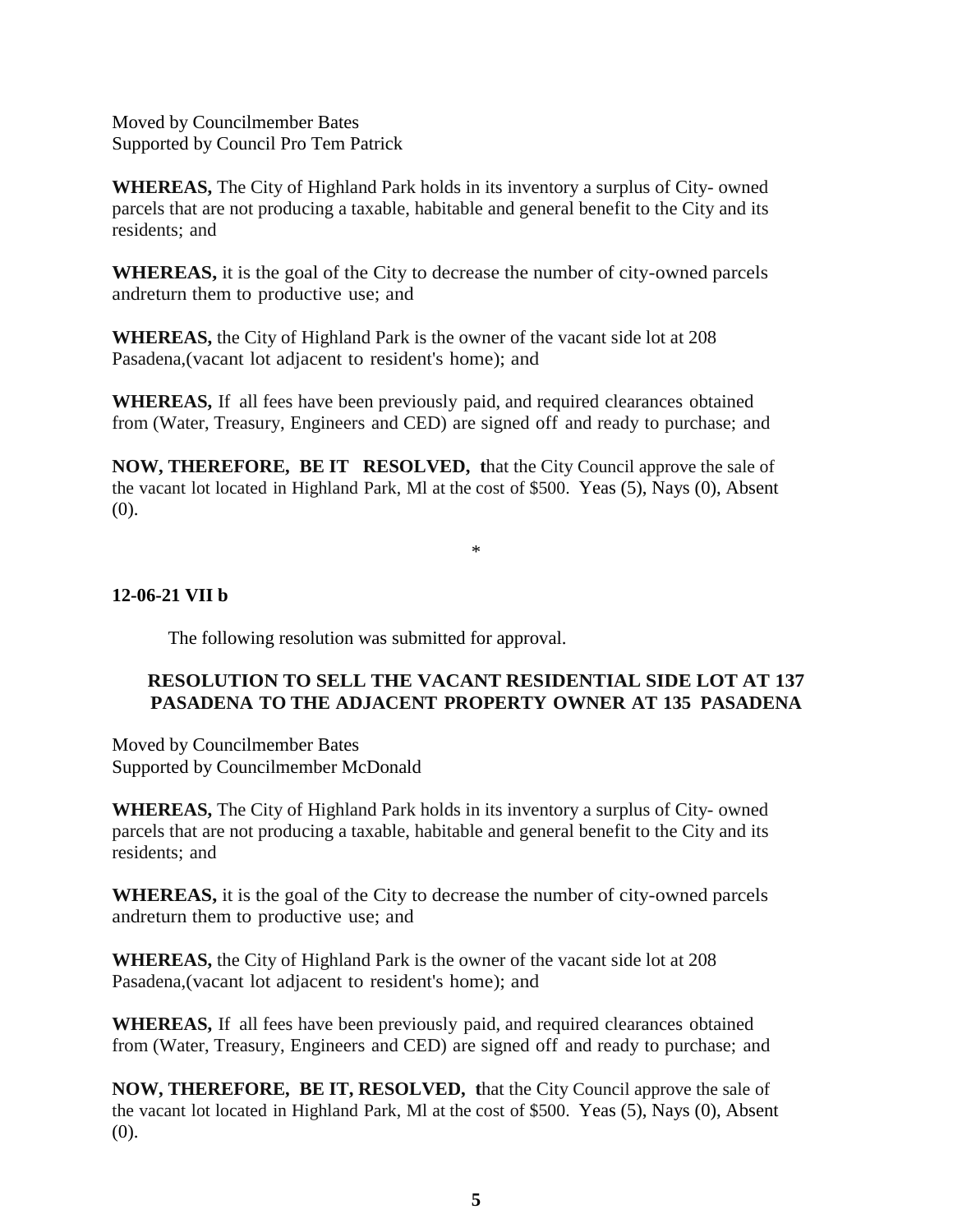## **CITY COUNCIL 12-06-21 VIII a**

## Moved by Councilmember Bates Supported by Councilmember Armstrong

To approve the City Council 2022 meeting schedule. Yeas (5), Nays (0), Absent (0).

| January 18 <sup>th</sup>                 | July $5^{th}$ & $18^{th}$                               |
|------------------------------------------|---------------------------------------------------------|
| February $7th$ & $22nd$                  | August $15th$                                           |
| March $7th$ & $21st$                     | September $6^{\text{th}}$ & $19^{\overline{\text{th}}}$ |
| April $4^{\text{th}}$ & $18^{\text{th}}$ | October $3^{\text{rd}}$ & $17^{\text{th}}$              |
| May $2^{nd}$ & $16^{th}$                 | November $21st$                                         |
| June $6^{th}$ & $21^{st}$                | December $5^{\text{th}}$ & $19^{\text{th}}$             |

\*

#### **12-06-21 VIII b**

The following resolution was submitted for approval.

# **RESOLUTION MANDATING THE PURCHASE AND INSTALLATION OF SPEED CONTROL DEVICES TO PROTECT THE RESIDENTS IN THE CITYOF HIGHLAND PARK**

Moved by Council Pro Tem Patrick Supported by Councilmember Armstrong

**WHEREAS,** the City of Highland Park has and is experiencing an increase in the number of automobile speeders and speed related unlawful incidents in the City, **and,**

**WHEREAS,** these speed related incidents are not unique to the City of Highland Park and is a part of an increasing national urban trend in recent years, **and,**

**WHEREAS,** this increasing urban trend has adversely affected the residents in the City of Highland Park causing anxiety and fear for their own safety and the safety of others, **and**,

**WHEREAS**, our neighboring city, Detroit, Michigan, has made this issue a priority to address this same urban trend by purchasing and installing speed control devices in the form of plastic 'speed humps' and/or asphalt 'speed bumps' through a neighborhood justification application, **and,**

**WHEREAS,** the Highland Park City Council has addressed this issue in a number of City Council meetings based on residential safety concerns and actual reported incidents which parallels our City of Detroit neighbors and the national trend, **and,**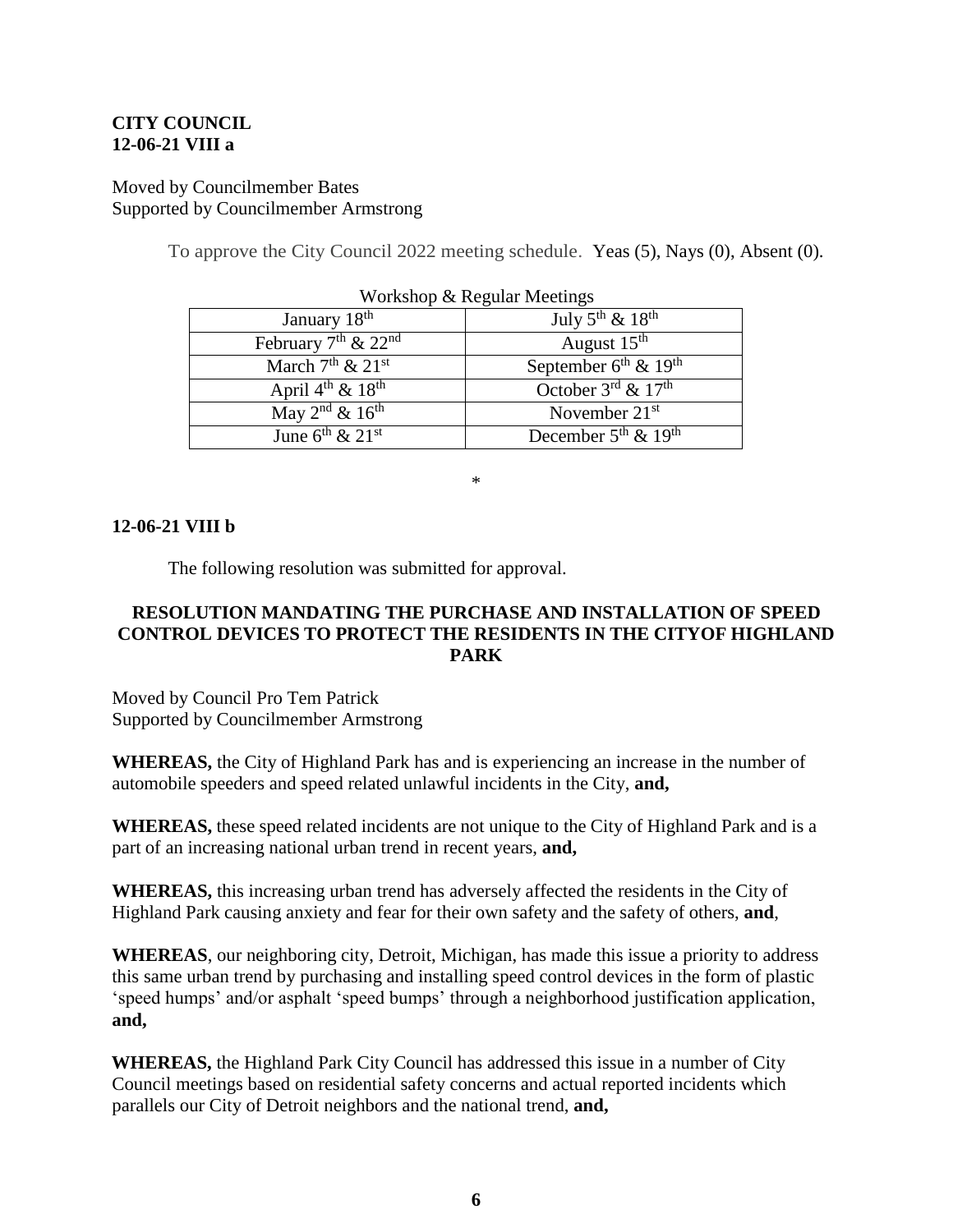**WHEREAS,** there has been no solution presented to the Highland Park City Council from the administration to protect its residents from these incidents of vehicular speeding and acknowledge that success of speed control devices that *already exist* in the City of Highland Park on Gerald Street between Oakland Avenue and John R. Street to protect the residents thatreside there, **and**

**WHEREAS,** the Highland Park City Council, *with this Resolution*, is now taking a *'Proactive'* approach to limit any harm that may occur to any resident or residential property, **NOW,**

**THEREFORE, BE IT RESOLVED**, that the Highland Park City Council mandates the purchase and installation of speed control devices (asphalt speed bumps) on the north/south streets of Brush, John R., Second Avenue, and Third Avenue from the northern city limit to the southern city limit as *Phase One of a 2 Phased* approach to calm down speeders that continuously terrorize our residents on their own residential streets and threaten public safety due to their unlawful actions. Yeas (5), Nays (0), Absent (0).

\*

## **12-06-21 VIII c**

Moved by Council Pro Tem Patrick Supported by Councilmember Bates

To declare May  $28<sup>th</sup>$  as Frank Ross Day. Yeas (5), Nays (0), Absent (0).

**\*\*\***

#### **ADJOURNMENT**

Moved by Council Pro Tem Patrick Supported by Councilmember Bates

To adjourn the meeting, motion carried, meeting adjourned at 8:23 p.m.